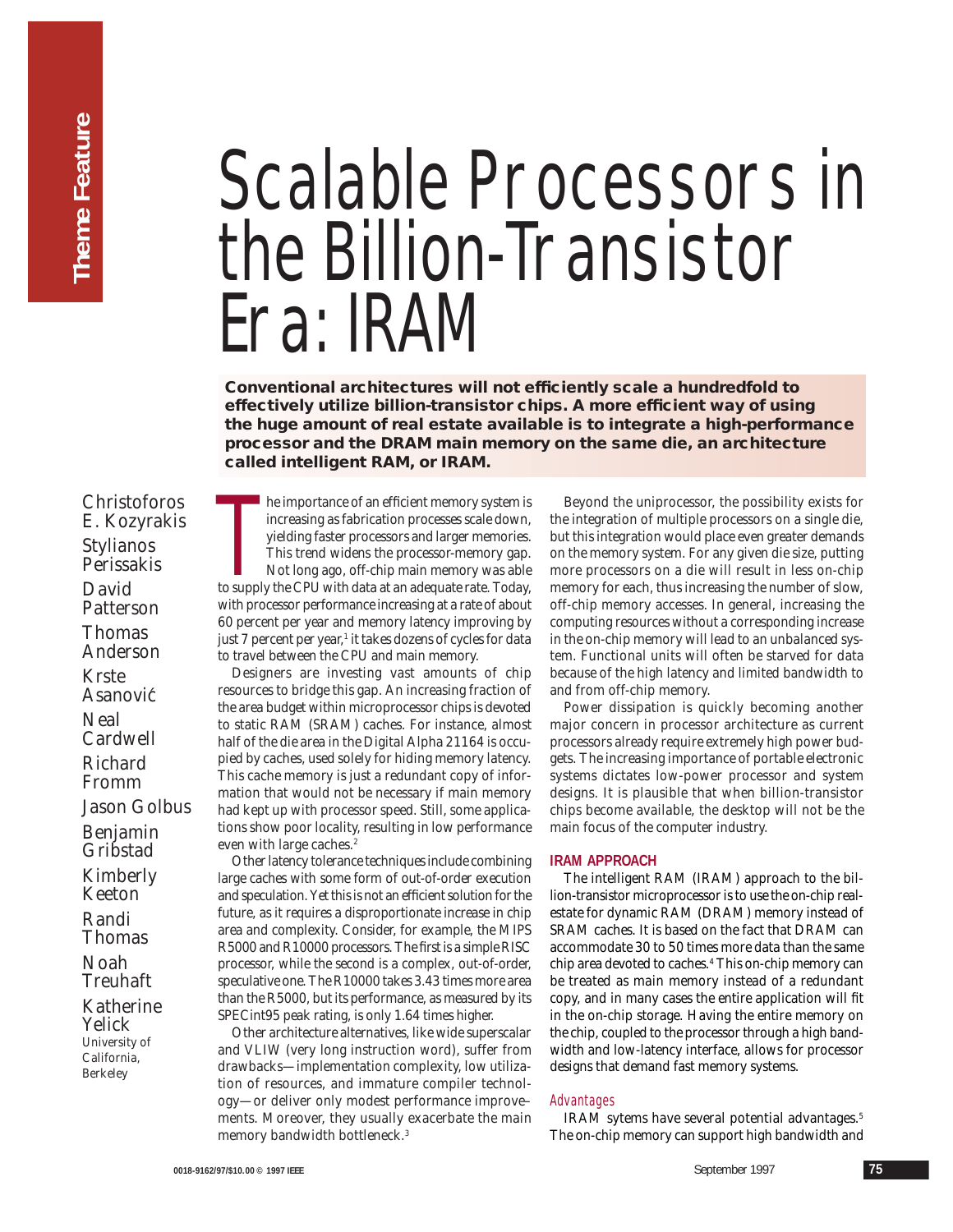**The IRAM approach, combined with a vector architecture, leads to a scalable, highperformance system.**

low latency by using a wide interface and eliminating the delay of pads and buses. Energy consumption in the memory system is decreased several times due to the reduction of off-chip accesses through high-capacitance buses.4 Since the majority of pins in conventional microprocessors are devoted to wide memory interfaces, an IRAM can have a much more streamlined interface. Fewer pins result in a smaller package, and serial interfaces (like FibreChannel and Gigabit Ethernet) that are directly attached to the chip can provide ample I/O bandwidth without being limited by conventional slow I/O buses.<sup>6</sup>

The IRAM approach can be combined with most processor organizations because of the inherent cost advantages of system-level integration. Alas, the first impulse of many computer architects when offered a new technology is simply to build larger caches for conventional architectures. Such designs gain little performance from the on-chip main memory because they were developed with the implicit assumption of a slow memory system that is rarely accessed.4 Using the IRAM approach creates the potential for superior performance on architectures that can effectively exploit the higher memory bandwidth and lower memory latency.

For any other architecture to be widely accepted, however, it has to be able to run a significant body of software. As the software model becomes more revolutionary, the cost-performance benefit of the architecture must increase for wide acceptance.<sup>1</sup> Given the rapid rate of processor performance improvement and the long time needed for software development, the amount of available code and the simplicity of the programming model are extremely important.

### Vector IRAM architecture

An architecture that appears to be a natural match to IRAM because of its bandwidth demands and its well understood programming model is the vector processor. Figure 1 shows the floor plan of the Berkeley IRAM design. In this model the vector processor consists of a vector execution unit combined with a fast in-order scalar core.<sup>7</sup> The combination of a vector unit with a scalar processor creates a generalpurpose architecture that can deliver high performance without the issue complexity of superscalar designs or the compiler complexity of VLIW. 8

Although vector architectures are commonly associated with expensive supercomputers, V-IRAM is a cost-effective system, providing a scalar processor with a vector unit and the memory system on a single die. Vector computers today often use SRAM main memory for low latency and use exotic packaging to provide enough bandwidth to the processor, but a single-chip vector IRAM avoids these costs. The vector unit contains multiple parallel pipelines operating concurrently and vector registers striped across the pipelines, allowing multiple vector elements to be processed in a clock cycle. Increasing the number of pipelines provides a straightforward way to scale performance, as the capacity of integrated circuits increases, without requiring changes to the instruction issue logic or recompilation.

Vector processors have traditionally been used for scientific calculations,<sup>9</sup> but many other applications could benefit from a low-cost vector microprocessor. Emerging applications like multimedia (video, image, and audio processing) are inherently vectorizable: A vector instruction set is the natural way to express concurrent operations on arrays of data, like pixels or audio samples. For example, the Intel MMX extension can be considered a modest vector unit. Many database primitives, like sort, search, and hash-join, have been vectorized, and memory-intensive database applications like decision support and data mining could benefit from IRAM systems with a vector processor.

Even integer applications that are not commonly considered to be vectorizable can often achieve significant speedup through vectorization of their inner loops. For example, the SPECint95 benchmark m88ksim and data decompression achieve speedups of 42 percent and 36 percent respectively through vectorization.7 In pretty good privacy (PGP) encryption, a vector microprocessor has been shown to significantly outperform an aggressive superscalar processor while occupying less than one-tenth of the die area. In addition to the vector processor, vector IRAM includes a fast scalar processor with small SRAM primary caches, so even nonvectorizable codes will benefit from the fast memory system.

Vector programming provides a simple way to exploit fine-grain data parallelism. Instruction and data dependencies can be efficiently expressed and passed to the hardware.8 A large amount of research has been invested in vectorizing compilers and in programmer annotations to aid in vectorization, which have been in use by the community for years. In contrast, compilers for VLIW, multithreaded, and MIMD multiprocessors are much more experimental and typically require much more programmer intervention.

Although compiler researchers have looked at vector architectures, surprisingly the computer architecture research community has largely ignored vector architectures while advancing superscalar, VLIW, and multithreaded designs. Hence, innovation at the architecture-compiler interface may allow even more programs to vectorize, making vector IRAM even more attractive.

Because of the simplicity of their circuits, vector processors can operate at higher clock speeds than other architectural alternatives. Simpler logic, higher code density, and the ability to selectively activate the vector and scalar units when necessary also provide higher energy efficiency. Energy efficiency has increased importance in the IRAM context, where it is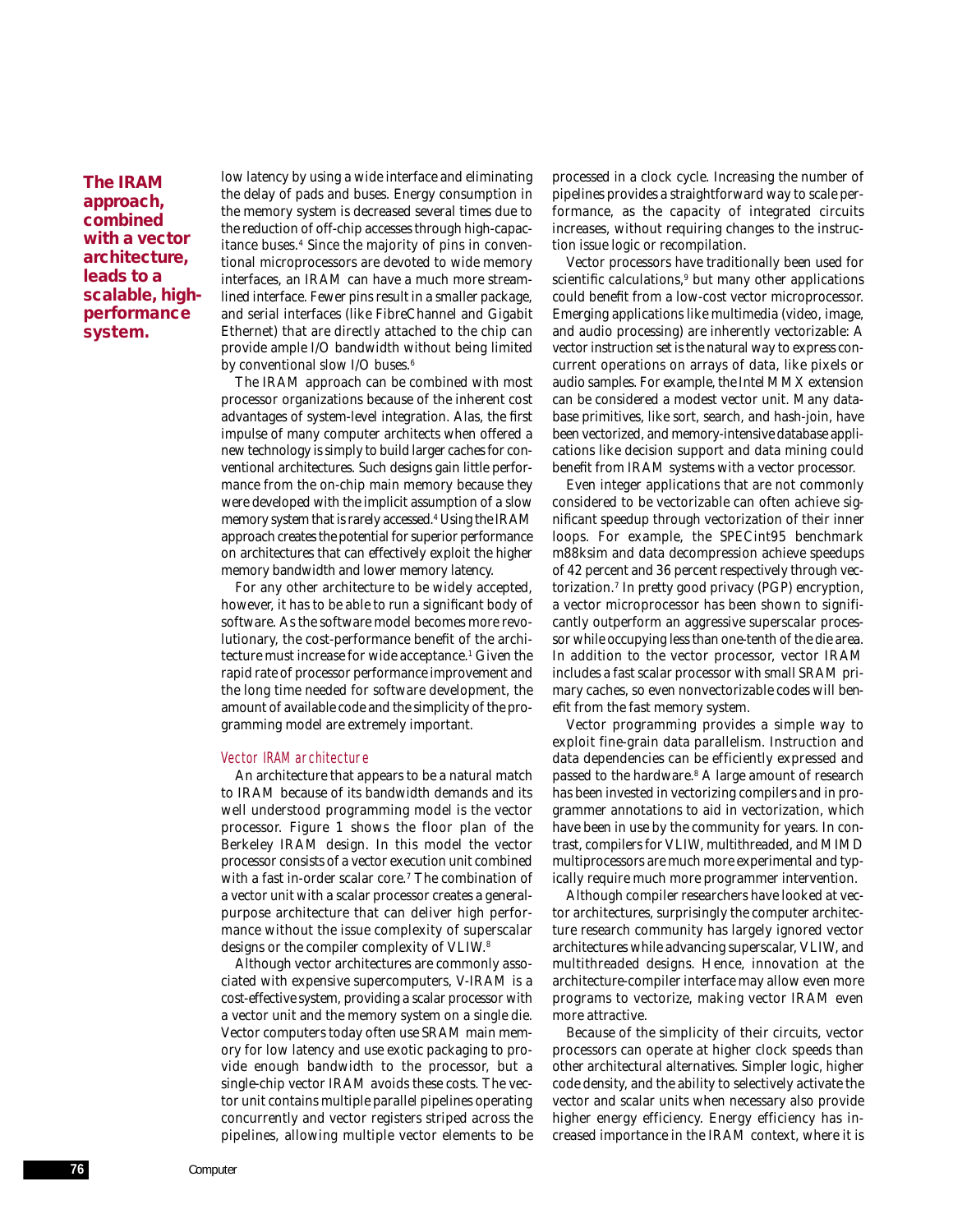necessary to keep the die temperature relatively low to keep the data retention rate at an acceptable level, since empirical data suggest that it has to be doubled for every 10-degree increase in die temperature. Finally, a vector unit with a wide interface to memory can operate as a parallel built-in self-test engine for the memory array, significantly reducing the DRAM testing time and the associated cost.

As the MIPS R5000 demonstrates, a simple scalar processor can have reasonable performance. Moreover, on-chip memory could reduce processor-memory latency by factors of 5 to 10 and increase memory bandwidth by factors of 50 to 200.<sup>5</sup> When such a processor is combined with a vector unit and low-latency, high-bandwidth DRAM memory, it becomes a general-purpose, high-performance, cost-effective, and scalable sytem.

### **BERKELEY V-IRAM SYSTEM**

Figure 1 shows a possible floor plan of a gigabit-generation V-IRAM. A minimum feature size of 0.13 mm and a die of 400 mm2 will be typical for first-generation production chips—assuming a full-size DRAM die with a quarter of the area dedicated to logic.

The vector unit consists of two load, one store, and two arithmetic units, each with eight 64-bit pipelines running at 1 GHz. Given that clock rates of 600 MHz have already been achieved for complex superscalar microprocessors, a 1-GHz clock rate is a realistic projection. Hence, the peak performance of the V-IRAM implementation is 16 GFLOPS (at 64 bits per operation) or 128 GOPS, when each pipeline is split into multiple 8-bit pipelines for multimedia operations.

The on-chip memory system has a total capacity of 96 Mbytes and is organized as 32 sections, each comprising 16 1.5-Mbit banks and an appropriate crossbar switch. Assuming a pipelined synchronous-DRAM-like interface with 20-ns latency and a 4-ns cycle, the memory system can meet the bandwidth demands of the vector unit at 192 Gbytes per second. The scalar core of V-IRAM is a dual-issue processor with first-level instruction and data caches.

This floor plan indicates another advantage of V-IRAM when trying to use a billion transistors: The design is highly regular with a few unique pieces used repeatedly across the die. Thus the development cost of V-IRAM can be much lower than it would be for conventional designs with a billion transistors.

## **CHALLENGES TO IRAM**

For the IRAM approach to become a mainstream architecture, a number of critical issues need to be resolved. With respect to the fabrication process, the major concerns are the speed of transistors, noise, and overall yield. Current developments in the DRAM industry—such as merged DRAM-logic processes with dual gate oxide thickness and more than two layers of metal—suggest that future DRAM transistors will



approach the performance of transistors in logic processes.10 Noise introduced into the memory array by the fast switching logic can be addressed by using separate power lines and wells for the two system components and by adopting low-power design techniques and architectures. Redundancy in the processor—such as a spare vector pipeline in the case of V-IRAM—can be adopted to compensate for yield reduction due to the addition of logic in the DRAM chip.

A more serious architectural consideration is the bounded amount of DRAM that can fit on a single IRAM chip. At the gigabit generation, 96 Mbytes may be sufficient for portable computers, but not for high-end workstations. A potential solution is to back up a single IRAM chip with commodity-external DRAM, using the off-chip memory as secondary storage with pages swapped between on-chip and off-chip memory. Alternatively, multiple IRAMs could be interconnected with a high-speed network to form a parallel computer. Ways to achieve this have already been proposed in the literature. $6,11,12$ Fortunately, historical trends indicate that the enduser demand for memory will scale at a lower rate than the available capacity per chip. So, over time a single IRAM chip will be sufficient for increasingly larger systems, from portable and low-end PCs to workstations and even servers.

T he vector architecture is not the only option for IRAM systems. If IRAM technology proves successful, there may be even more dramatic integration of processor and memory, distributing portions of processors closer to the individual memory banks. The challenge for such innovation is software migration. Fortunately, the synergy between IRAM and vector processing suggests a high-performance architecture with mature compiler technology, offering a simple and **Figure 1. Potential floorplan of the Berkeley V-IRAM.**